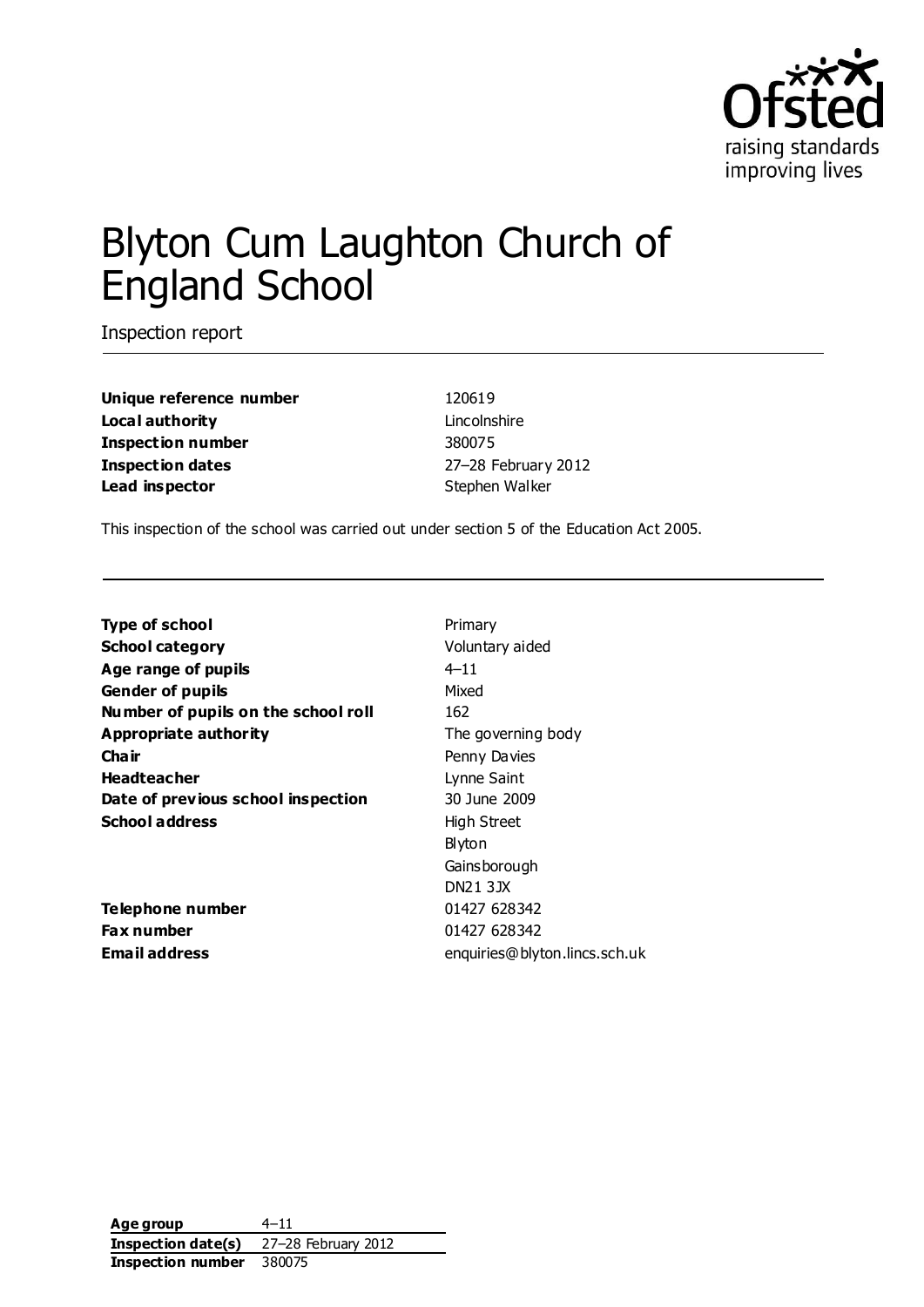

You can use Parent View to give Ofsted your opinion on your child's school. Ofsted will use the information parents and carers provide when deciding which schools to inspect and when.

You can also use Parent View to find out what other parents and carers think about schools in England. You can visit [www.parentview.ofsted.gov.uk,](http://www.parentview.ofsted.gov.uk/) or look for the link on the main Ofsted website: [www.ofsted.gov.uk](http://www.ofsted.gov.uk/)

The Office for Standards in Education, Children's Services and Skills (Ofsted) regulates and inspects to achieve excellence in the care of children and young people, and in education and skills for learners of all ages. It regulates and inspects childcare and children's social care, and inspects the Children and Family Court Advisory Support Service (Cafcass), schools, colleges, initial teacher training, work-based learning and skills training, adult and community learning, and education and training in prisons and other secure establishments. It assesses council children's services, and inspects services for looked after children, safeguarding and child protection.

Further copies of this report are obtainable from the school. Under the Education Act 2005, the school must provide a copy of this report free of charge to certain categories of people. A charge not exceeding the full cost of reproduction may be made for any other copies supplied.

If you would like a copy of this document in a different format, such as large print or Braille, please telephone 0300 123 4234, or email enquiries@ofsted.gov.uk.

You may copy all or parts of this document for non-commercial educational purposes, as long as you give details of the source and date of publication and do not alter the information in any way.

To receive regular email alerts about new publications, including survey reports and school inspection reports, please visit our website and go to 'Subscribe'.

Piccadilly Gate Store St **Manchester** M1 2WD

T: 0300 123 4234 Textphone: 0161 618 8524 E: enquiries@ofsted.gov.uk W: www.ofsted.gov.uk



© Crown copyright 2012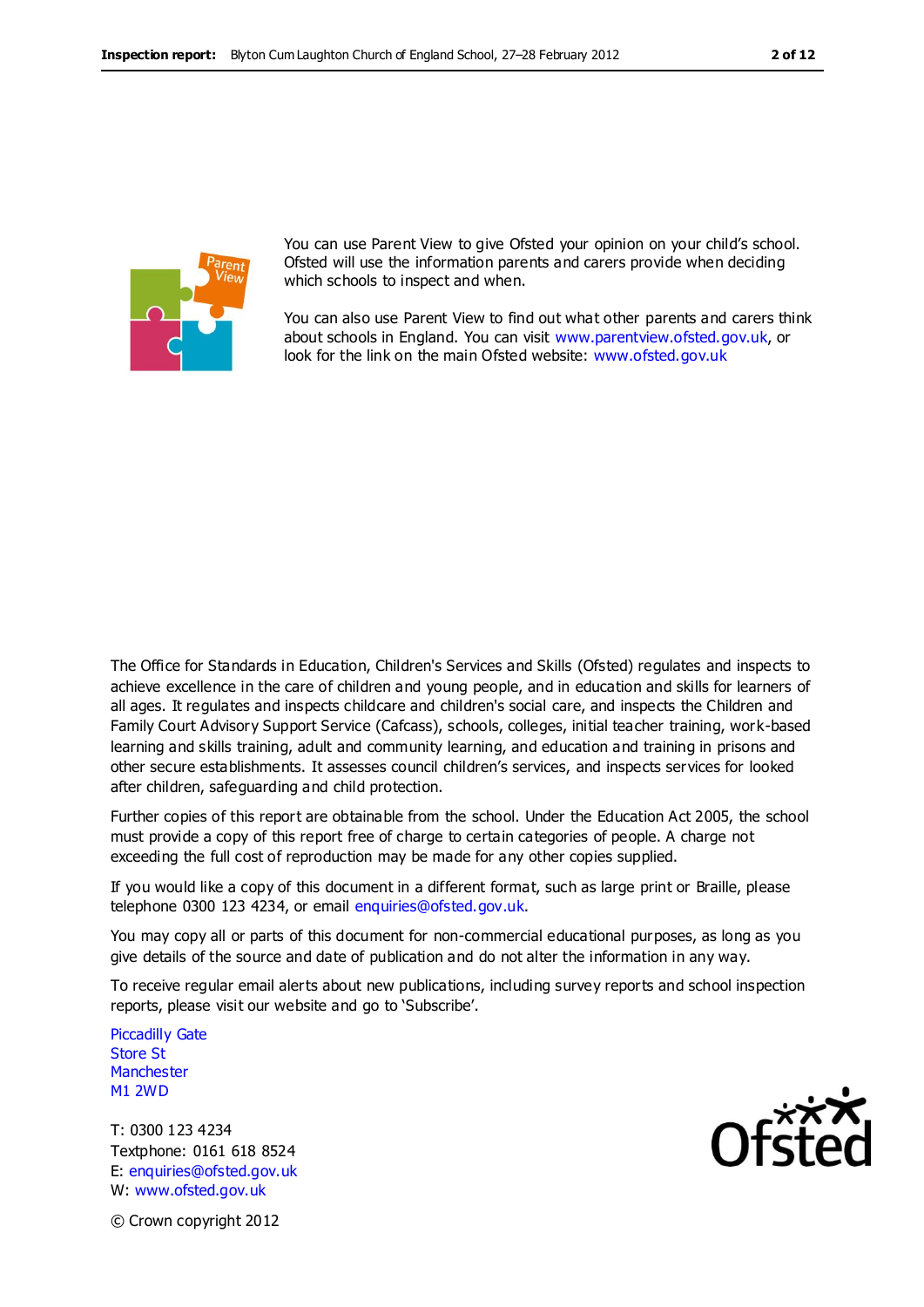# **Introduction**

Incpection toam

| INSPECTION GAIN |                      |
|-----------------|----------------------|
| Stephen Walker  | Additional inspector |
| Aune Turkson    | Additional inspector |

This inspection was carried out with two days' notice. The inspectors visited 14 lessons and observed six teachers. Meetings were held with the headteacher, the Chair of the Governing Body, members of the senior team, staff and groups of pupils. Inspectors took account of the responses to the on-line questionnaire (Parent View) in planning the inspection, observed the school's work and looked at a range of evidence, including the school improvement plan, the tracking system to monitor pupils' progress, safeguarding documentation, and a sample of pupils' work. They also analysed questionnaires completed by staff, pupils and 82 parents and carers.

# **Information about the school**

The school is smaller than the average primary school. It includes two sites in the villages of Blyton and Laughton, which are about two miles apart. The Laughton building caters for the Reception children and Key Stage 1 pupils, and the Blyton building caters for the Key Stage 2 pupils. The majority of pupils are from White British backgrounds although there are a very small number from minority ethnic backgrounds. The proportion of disabled pupils and those with a range of special educational needs is below average. The proportion of pupils known to be eligible for free school meals is also below average. The school meets the government's current floor standards, which set the minimum expectations for pupils' attainment and progress.

Provision for the Early Years Foundation Stage is made through the Reception class. Pupils in Years 3, 4 and 5 are taught in two mixed-age classes. The school has received the Activemark, Rooted in Reading, Artsmark and International School awards, and has achieved National Healthy Schools Status.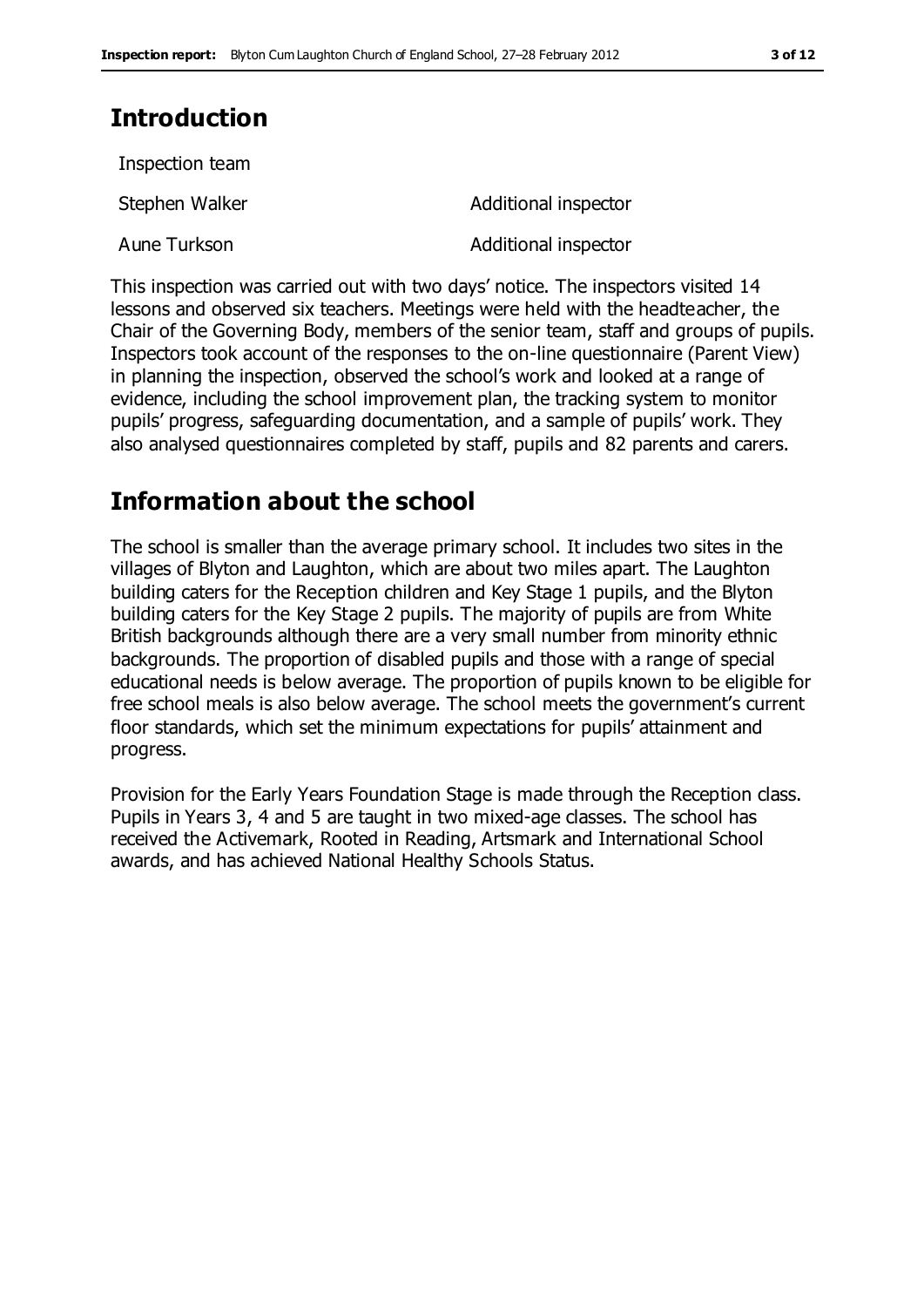# **Inspection judgements**

| <b>Overall effectiveness</b>     |  |
|----------------------------------|--|
|                                  |  |
| <b>Achievement of pupils</b>     |  |
| <b>Quality of teaching</b>       |  |
| Behaviour and safety of pupils   |  |
| <b>Leadership and management</b> |  |

### **Key findings**

- This satisfactory school provides a safe and happy atmosphere. Despite some growing strengths, it is not yet good because teaching, leadership and management are not of a consistently high enough quality to ensure good progress in all classes.
- **Pupils make satisfactory progress and attain broadly average standards by the** end of Year 6. Too few reach the higher levels in their work because they have not fully developed their skills in writing or mathematics. Pupils at risk of underachieving do not always get additional support quickly enough, and attainment targets are not sufficiently challenging to ensure high standards.
- $\blacksquare$  Teaching is satisfactory. There is a positive atmosphere for learning in most lessons and some good practice, particularly in Reception and Year 6. However, teachers do not always use assessment information well enough to inform their planning, particularly to challenge the more-able pupils, or encourage pupils to take responsibility for their own learning.
- **Pupils'** behaviour is good. They feel very safe, are polite and respectful, and have positive attitudes to learning. They enjoy school and develop into friendly and considerate individuals. Attendance is above average and improving.
- Leadership and management, including the leadership of teaching, are satisfactory. The headteacher has a clear understanding of the areas for development and has improved the monitoring of performance, although lesson observations are not yet sufficiently focused on pupils' progress. The senior leaders do not yet fully share whole-school responsibilities, and do not involve parents and carers sufficiently in contributing to school improvement and supporting their children's learning.

Schools whose overall effectiveness is judged satisfactory may receive a monitoring visit by an Ofsted inspector before their next section 5 inspection.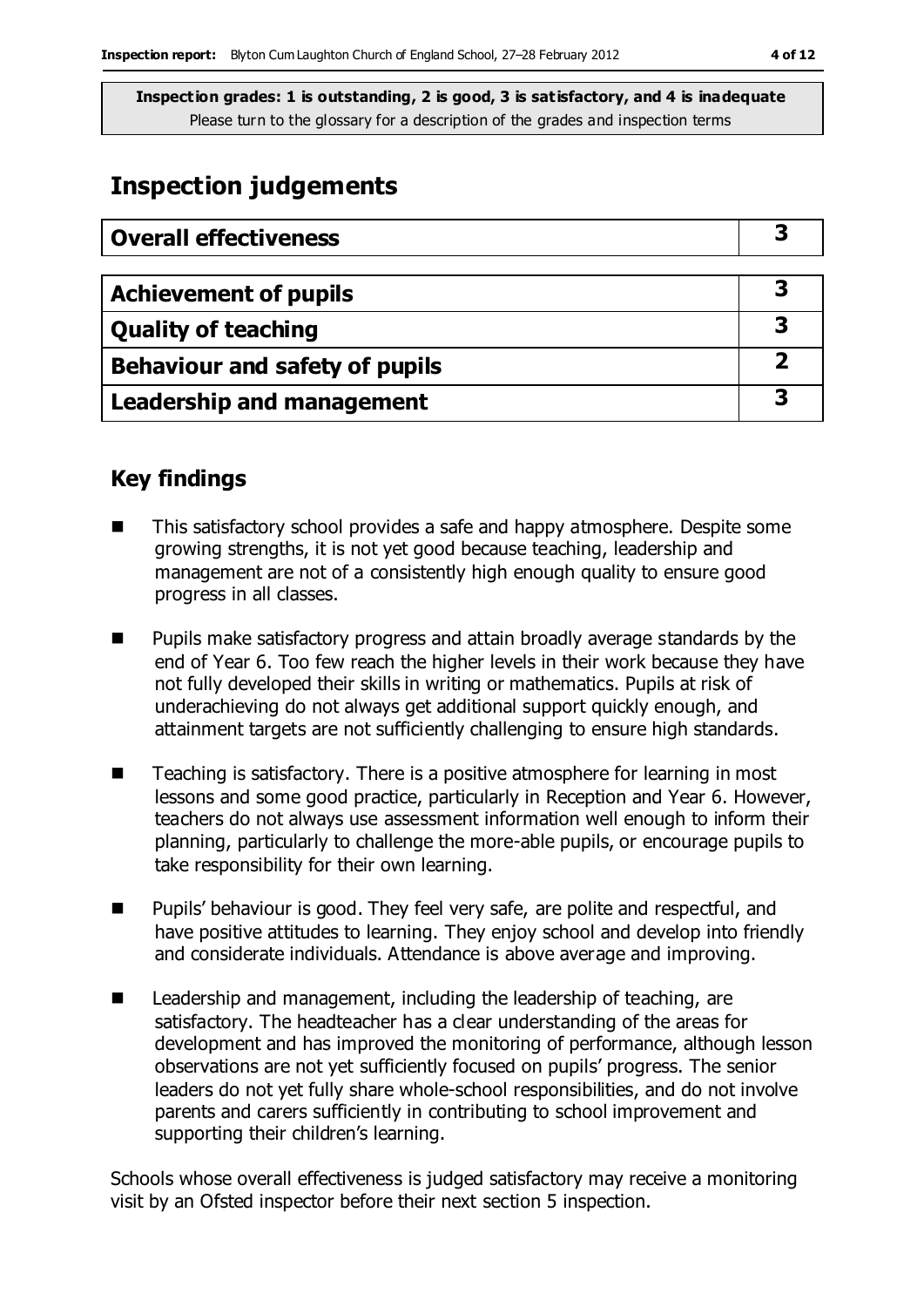### **What does the school need to do to improve further?**

- Improve the achievement of pupils across the school so that attainment is above national averages in English and mathematics by:
	- building on the systems for tracking pupils' progress and providing timely additional support for pupils identified as at risk of underachieving
	- further developing pupils' abilities and confidence in writing, and in applying skills in mathematical calculation
	- ensuring that attainment targets are sufficiently challenging.
- Raise the quality of teaching and learning by making sure that all teachers:
	- use assessment information consistently well to inform planning and learning
	- ensure that the work is challenging for the more-able pupils so that they attain the higher levels in English and mathematics
	- encourage pupils to take greater responsibility for their own learning.  $-$
- **IMPROVE THE CONSTRUGGE CONSTRUGGED** Impact of leadership and management by:
	- developing the roles of the senior team so that there is a greater sharing of whole-school responsibilities across the school
	- ensuring that lesson observations by senior staff are more closely focused  $\overline{\phantom{m}}$ on learning and pupils' progress
	- sharing the best practice in teaching and learning across the school  $\equiv$
	- encouraging all parents and carers to be more involved in discussions on school improvement and how they can support their children's learning.

### **Main report**

#### **Achievement of pupils**

Pupils' current work and the lessons observed show that the majority are making satisfactory progress, as confirmed by parents and carers, and attainment is broadly average. In a number of classes progress is good due to the higher quality of teaching. For example, the teacher's good use of stimulus material and effective support ensured that Year 6 pupils were fully engaged and made good progress in their independent writing on how it felt to be an Olympic athlete.

Children enter the Early Years Foundation Stage with skills that are broadly at the levels expected for their age, although there is some variation from year to year. They make good progress in lessons, thanks to a good range of structured activities that have a positive impact on their personal development as well as promoting strong number and language skills.

Pupils make good progress in Key Stage 1 in writing and mathematics due to well-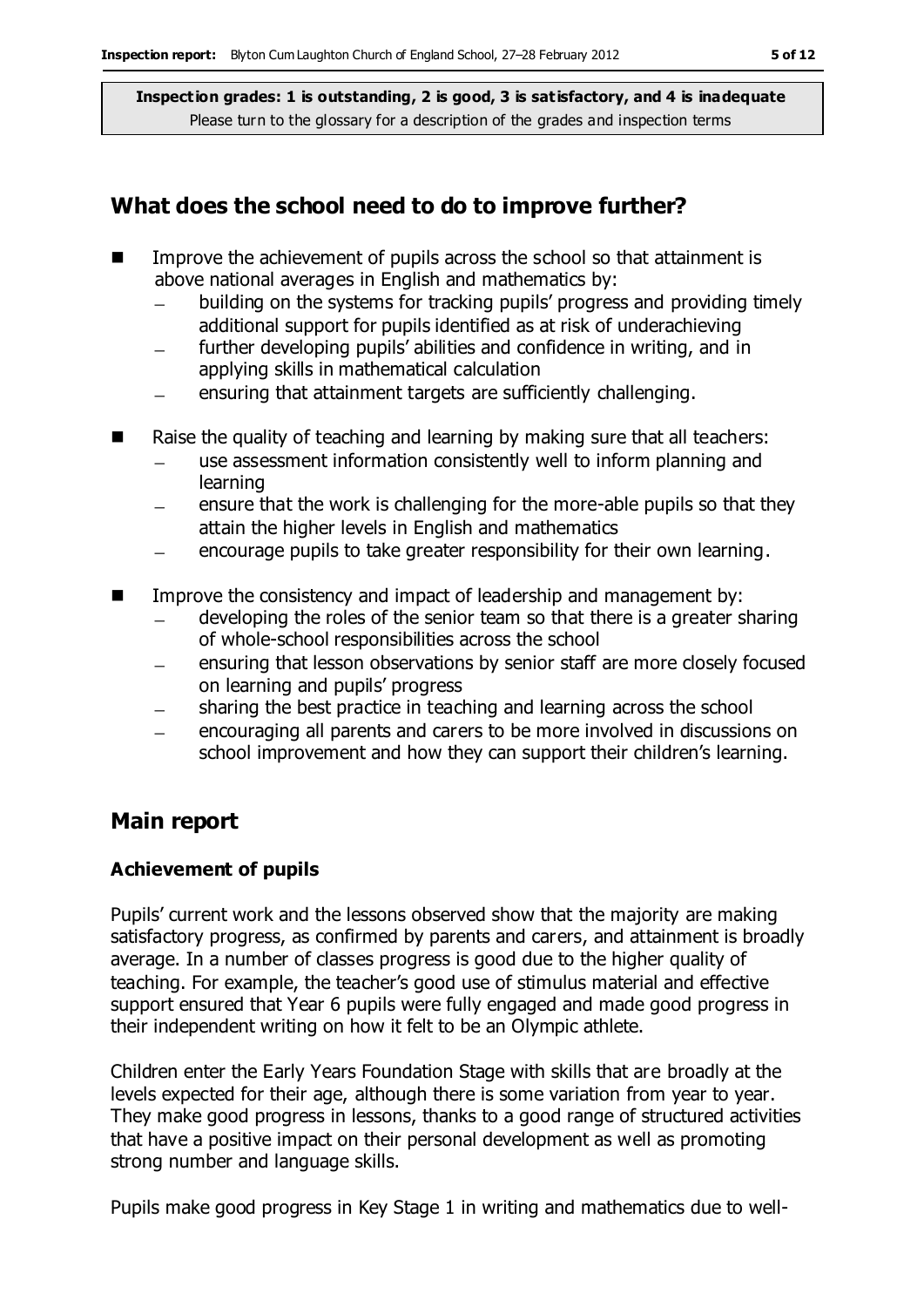structured teaching. They make good progress in reading throughout the school because this is a key focus, and they read regularly in school and at home each day. As a result, attainment in reading is above average across the school. The school has been successful in improving the progress of boys in writing through structured independent writing and imaginative teaching. Disabled pupils and those who have special educational needs, and those known to be eligible for free school meals, make progress in line with their peers because teaching assistants are providing effective additional support for pupils in literacy and numeracy. The small number of pupils from minority ethnic backgrounds also make satisfactory progress.

Pupils' progress in Key Stage 2 has slowed in the past. It is now satisfactory, but the skills and confidence of a significant number of pupils in writing and applying skills in mathematical calculation have not been consistently developed during their time at school, so they are finding it harder to gain the higher levels in their work. The new systems for tracking pupils' progress and additional help for underachieving pupils are supporting improvements in achievement. Nevertheless, a small number of pupils are not fully benefiting from this extra support because they are not identified quickly enough for additional help. Attainment targets are based on previous performance but are not sufficiently challenging for all pupils.

#### **Quality of teaching**

Most teachers plan interesting activities and create a positive learning atmosphere in their classes, as confirmed by the pupils. Displays in classrooms provide a stimulating environment for learning and celebrate the work of the pupils. Teaching assistants are used well to support children who require additional help with their work. In general pupils receive good verbal feedback on how well they are doing and they are aware of their targets. Teachers' marking provides encouragement and guidance on how to improve their work. All pupils have daily periods of literacy and numeracy, and this aspect of the curriculum is supporting the teaching of basic skills. The teaching of different cultures, beliefs and ways of life is good and recognised by the International School Award. However, not all teachers encourage pupils enough to take responsibility for their own learning. Some talk too much in lessons and tend to do the thinking and problem-solving for the pupils. Teachers are not consistently using assessment information to inform their planning and teaching of lessons to ensure that the activities meet the different learning needs of the pupils. For example, in many lessons all pupils were engaged on the same task and there was no higher-level work for the more-able pupils.

In lessons observed during the inspection, the teaching was particularly strong in the Reception class and Year 6, and this was also highlighted by some parents and carers in the questionnaire. Good use was made of a range of teaching strategies, with many opportunities for pupils to develop their skills, work independently and increase their pace of learning. Good teaching was generally seen when teachers challenged their pupils with high-quality questioning and encouraged them to take greater responsibility for their work. For example, Year 3 and 4 pupils made good progress and were fully engaged in a science project on making parachutes to land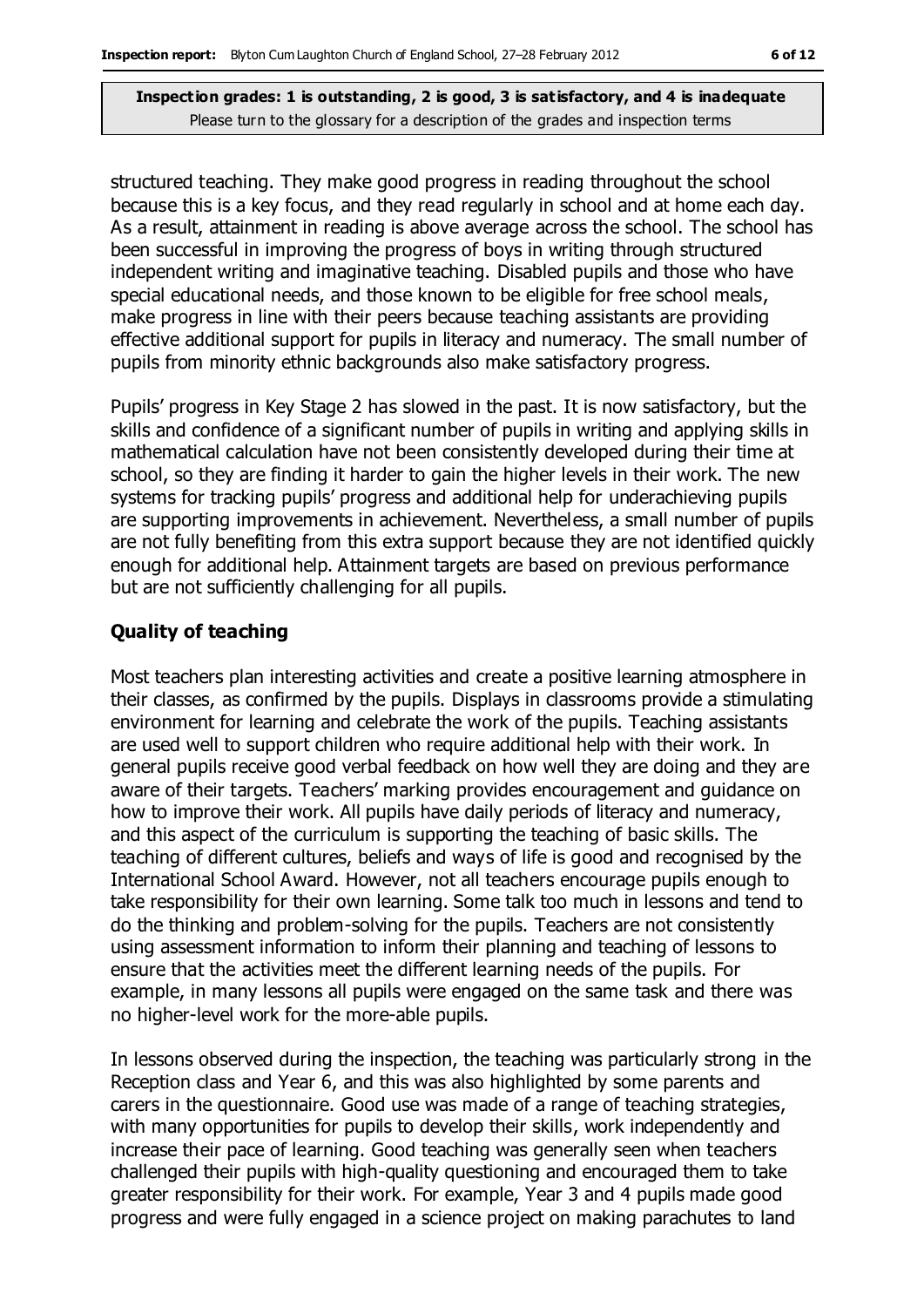an egg safely in order to illustrate Newton's laws of gravity. Similarly, Reception children made good progress with their handwriting and counting skills through a range of structured activities in and out of the classroom that engaged and challenged them.

#### **Behaviour and safety of pupils**

Pupils' behaviour is typically good in lessons and around the school, and this contributes to a positive atmosphere for learning. The school has well-developed systems for promoting positive behaviour. Nine out of ten parents and carers who returned questionnaires believe that behaviour is good. In lessons, pupils consistently meet the school's expectations and usually engage well. A small number of parents and carers say that some pupils misbehave. Inspectors found that the very small number of pupils who display challenging behaviour are managed well by the teaching assistants so that they do not disrupt the learning of the other pupils. Pupils confirmed that disruptions are very rare and one Year 6 pupil said that 'the teachers do not accept bad behaviour at this school.

Bullying of any kind is very rare. Pupils and their parents and carers say there is occasionally some unkind behaviour, particularly teasing, but that it is dealt with quickly and effectively. Teachers and other adults take good steps to ensure that all groups of pupils have an equal chance to thrive in an atmosphere of fairness and trust, and without fear. Consequently pupils feel very secure, and they have a good awareness of issues relating to safety. Pupils talk confidently about how they would keep themselves safe in a variety of situations such as using the internet and crossing the main road. Above-average attendance reflects the pupils' enthusiasm and willingness to engage with school.

#### **Leadership and management**

The headteacher regularly monitors the quality of teaching, rigorously holds teachers to account for pupils' progress and organises appropriate training to improve teaching practice. Consequently, previous instances of inadequate teaching have been eradicated. The headteacher's view of the quality of teaching is accurate. However, lesson observations by senior staff are not always closely focused on the impact of teaching on learning and pupils' progress. The headteacher is involved in most aspects of the school and is not yet fully empowering the other senior leaders to share whole-school responsibilities.

The school improvement plan is a comprehensive working document, sharply focused on improving pupils' attainment and progress. The members of the governing body are well informed and are effective in their evaluating and monitoring roles. There is a strong commitment to inclusion and tackling discrimination. The school's arrangements for safeguarding pupils meet statutory requirements. All staff and governors receive appropriate training in child protection and safeguarding.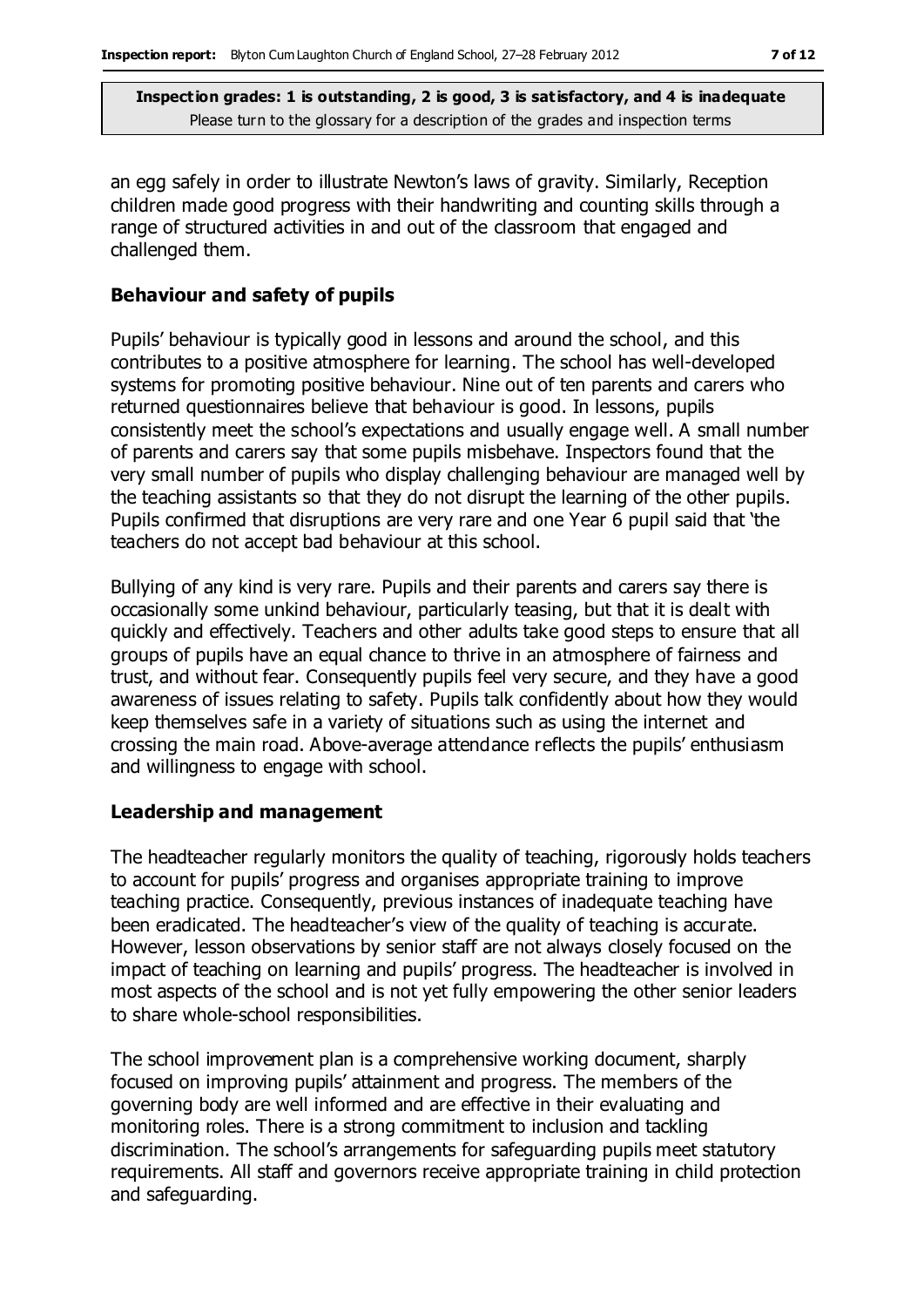The school has developed an appropriate curriculum that is relevant to pupils' needs and provides a satisfactory range of enrichment activities. For example, visits such as those to Laughton Woods, Leicester Space Centre and Robinwood Residential Centre increase pupils' enjoyment and experience of school. The range of experiences within the curriculum contributes well to their spiritual, moral, social and cultural development. Pupils gain confidence and self-esteem, and develop good social skills and a clear sense of right and wrong.

The large majority of parents and carers are supportive of the school and value the education provided for their children. They receive weekly newsletters and regular information on pupils' progress. However, the questionnaires indicate that a small minority feel that they are not sufficiently involved in discussions on school improvement and how they can support their children's learning. The clear leadership of the headteacher, the developing systems for tracking pupils' progress and the evident improvements in teaching and pupils' progress show the school's satisfactory capacity for further improvement.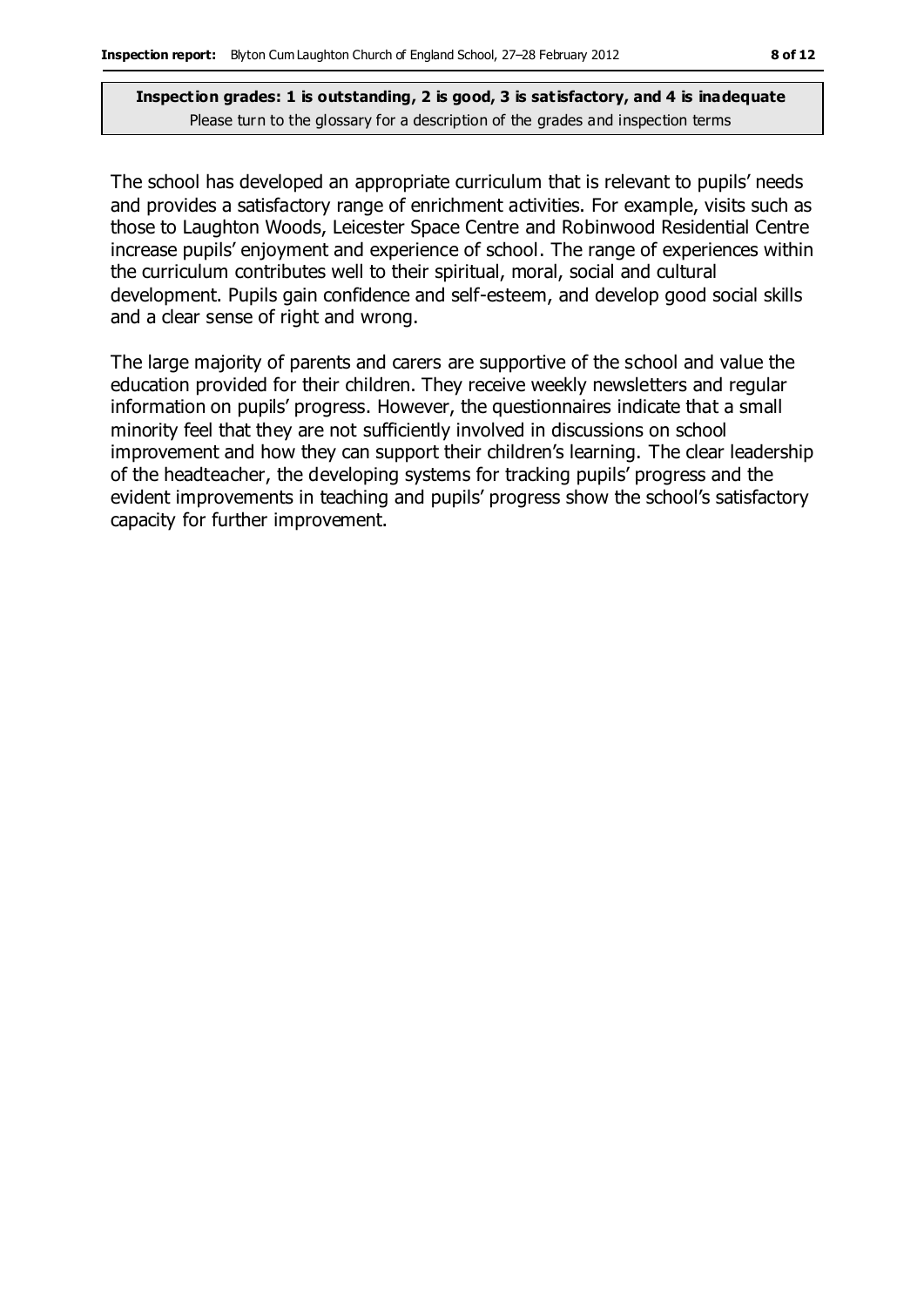# **Glossary**

### **What inspection judgements mean**

| <b>Grade</b> | <b>Judgement</b> | <b>Description</b>                                            |
|--------------|------------------|---------------------------------------------------------------|
| Grade 1      | Outstanding      | These features are highly effective. An outstanding           |
|              |                  | school provides exceptionally well for all its pupils' needs. |
| Grade 2      | Good             | These are very positive features of a school. A school        |
|              |                  | that is good is serving its pupils well.                      |
| Grade 3      | Satisfactory     | These features are of reasonable quality. A satisfactory      |
|              |                  | school is providing adequately for its pupils.                |
| Grade 4      | Inadequate       | These features are not of an acceptable standard. An          |
|              |                  | inadequate school needs to make significant                   |
|              |                  | improvement in order to meet the needs of its pupils.         |
|              |                  | Ofsted inspectors will make further visits until it           |
|              |                  | improves.                                                     |

### **Overall effectiveness of schools**

|                       | Overall effectiveness judgement (percentage of schools) |      |                     |                   |
|-----------------------|---------------------------------------------------------|------|---------------------|-------------------|
| <b>Type of school</b> | <b>Outstanding</b>                                      | Good | <b>Satisfactory</b> | <b>Inadequate</b> |
| Nursery schools       | 46                                                      | 46   |                     |                   |
| Primary schools       |                                                         | 47   | 40                  |                   |
| Secondary             | 14                                                      | 38   | 40                  |                   |
| schools               |                                                         |      |                     |                   |
| Special schools       | 28                                                      | 48   | 20                  |                   |
| Pupil referral        | 15                                                      | 50   | 29                  |                   |
| units                 |                                                         |      |                     |                   |
| All schools           |                                                         | 46   | 38                  |                   |

New school inspection arrangements have been introduced from 1 January 2012. This means that inspectors make judgements that were not made previously.

The data in the table above are for the period 1 September 2010 to 31 August 2011 and represent judgements that were made under the school inspection arrangements that were introduced on 1 September 2009. These data are consistent with the latest published official statistics about maintained school inspection outcomes (see [www.ofsted.gov.uk\)](http://www.ofsted.gov.uk/).

The sample of schools inspected during 2010/11 was not representative of all schools nationally, as weaker schools are inspected more frequently than good or outstanding schools.

Primary schools include primary academy converters. Secondary schools include secondary academy converters, sponsor-led academies and city technology colleges. Special schools include special academy converters and non-maintained special schools.

Percentages are rounded and do not always add exactly to 100.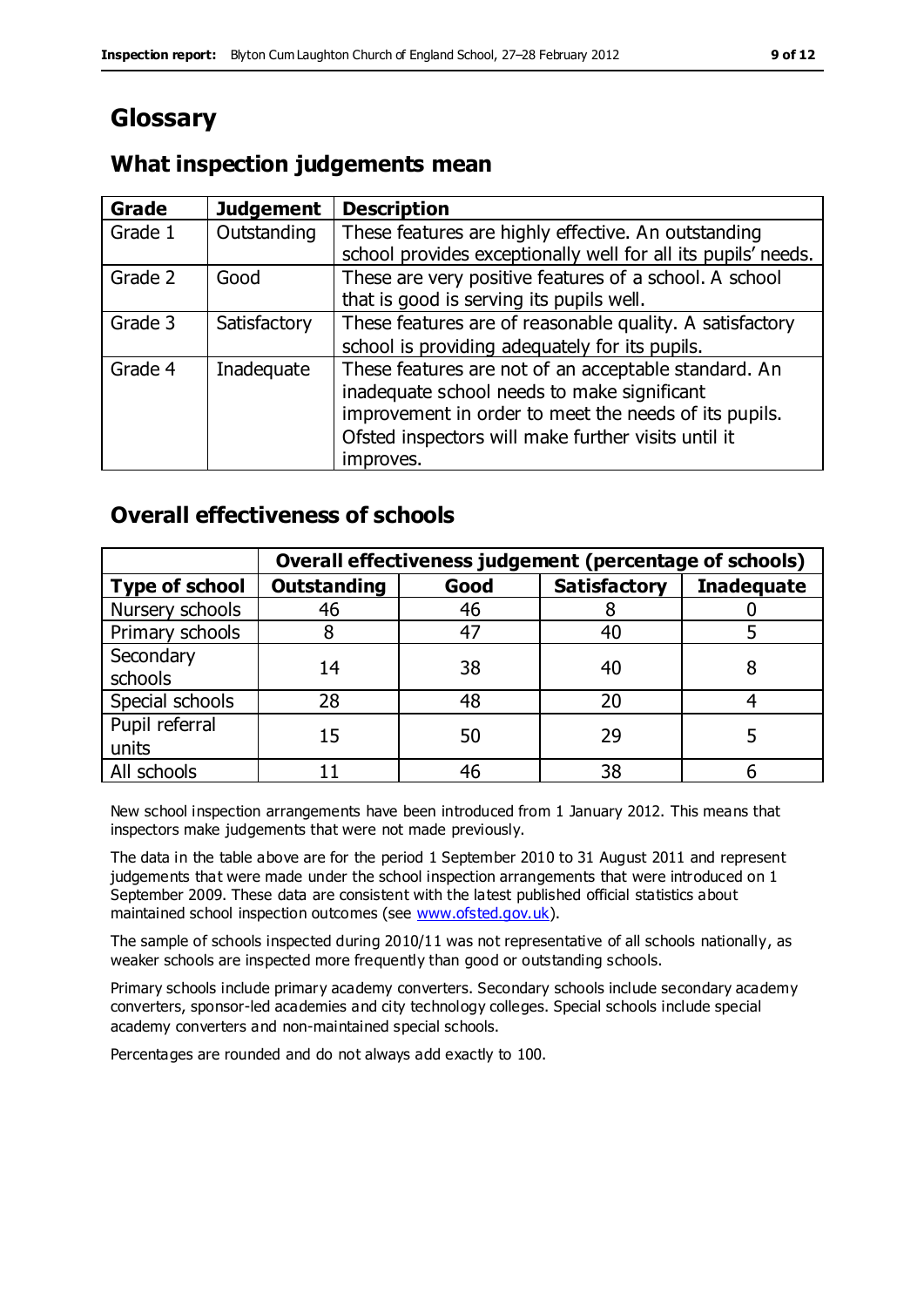# **Common terminology used by inspectors**

| Achievement:                  | the progress and success of a pupil in their<br>learning and development taking account of their<br>attainment.                                                                                                        |
|-------------------------------|------------------------------------------------------------------------------------------------------------------------------------------------------------------------------------------------------------------------|
| Attainment:                   | the standard of the pupils' work shown by test and<br>examination results and in lessons.                                                                                                                              |
| Attendance                    | the regular attendance of pupils at school and in<br>lessons, taking into account the school's efforts to<br>encourage good attendance.                                                                                |
| Behaviour                     | how well pupils behave in lessons, with emphasis<br>on their attitude to learning. Pupils' punctuality to<br>lessons and their conduct around the school.                                                              |
| Capacity to improve:          | the proven ability of the school to continue<br>improving based on its self-evaluation and what<br>the school has accomplished so far and on the<br>quality of its systems to maintain improvement.                    |
| Leadership and management:    | the contribution of all the staff with responsibilities,<br>not just the governors and headteacher, to<br>identifying priorities, directing and motivating staff<br>and running the school.                            |
| Learning:                     | how well pupils acquire knowledge, develop their<br>understanding, learn and practise skills and are<br>developing their competence as learners.                                                                       |
| <b>Overall effectiveness:</b> | inspectors form a judgement on a school's overall<br>effectiveness based on the findings from their<br>inspection of the school.                                                                                       |
| Progress:                     | the rate at which pupils are learning in lessons and<br>over longer periods of time. It is often measured<br>by comparing the pupils' attainment at the end of a<br>key stage with their attainment when they started. |
| Safety                        | how safe pupils are in school, including in lessons;<br>and their understanding of risks. Pupils' freedom<br>from bullying and harassment. How well the school<br>promotes safety, for example e-learning.             |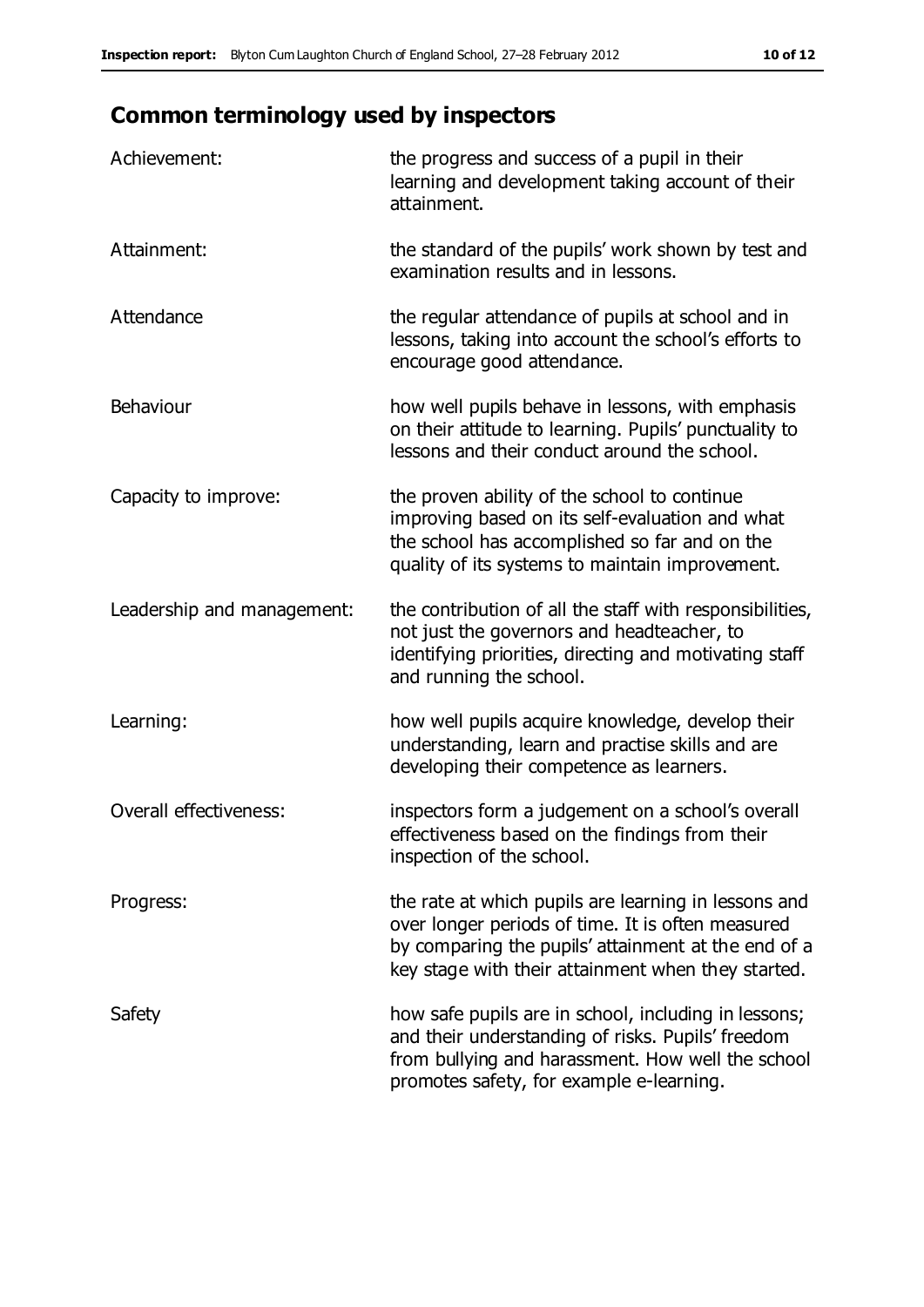#### **This letter is provided for the school, parents and carers to share with their children. It describes Ofsted's main findings from the inspection of their school.**



Dear Pupils

#### **Inspection of Blyton Cum Laughton Church of England School, Gainsborough, DN21 3JX**

Thank you for making us so welcome and for sharing your views with us during the inspection and through your questionnaires. We really enjoyed watching your lessons and looking at your work. It was also good to see you during assembly, playtime and lunch. Your school is satisfactory. The headteacher and governing body have made some improvements since the last inspection. There are many positive things about your school.

- You enjoy school, attend regularly and work hard in your lessons.
- You are friendly and well behaved.
- You show kindness and consideration to others.
- Your teachers and their support staff care greatly for you as individuals.
- The curriculum strongly supports your personal development and experience of school.

We have asked the headteacher, staff and governing body to do the following things to make the school even better.

- Help and challenge all of you to make good progress in English and mathematics.
- Support your teachers in sharing good practice so that you can make even better progress in all lessons.
- Make sure the work you are given is never too easy or too hard across all subjects.
- Ensure that senior leaders, governors, and parents and carers are fully involved in supporting improvements in the school and the quality of your learning.

You can all help by continuing to work hard and enjoying the many good things in your school.

Yours sincerely

Stephen Walker Lead inspector